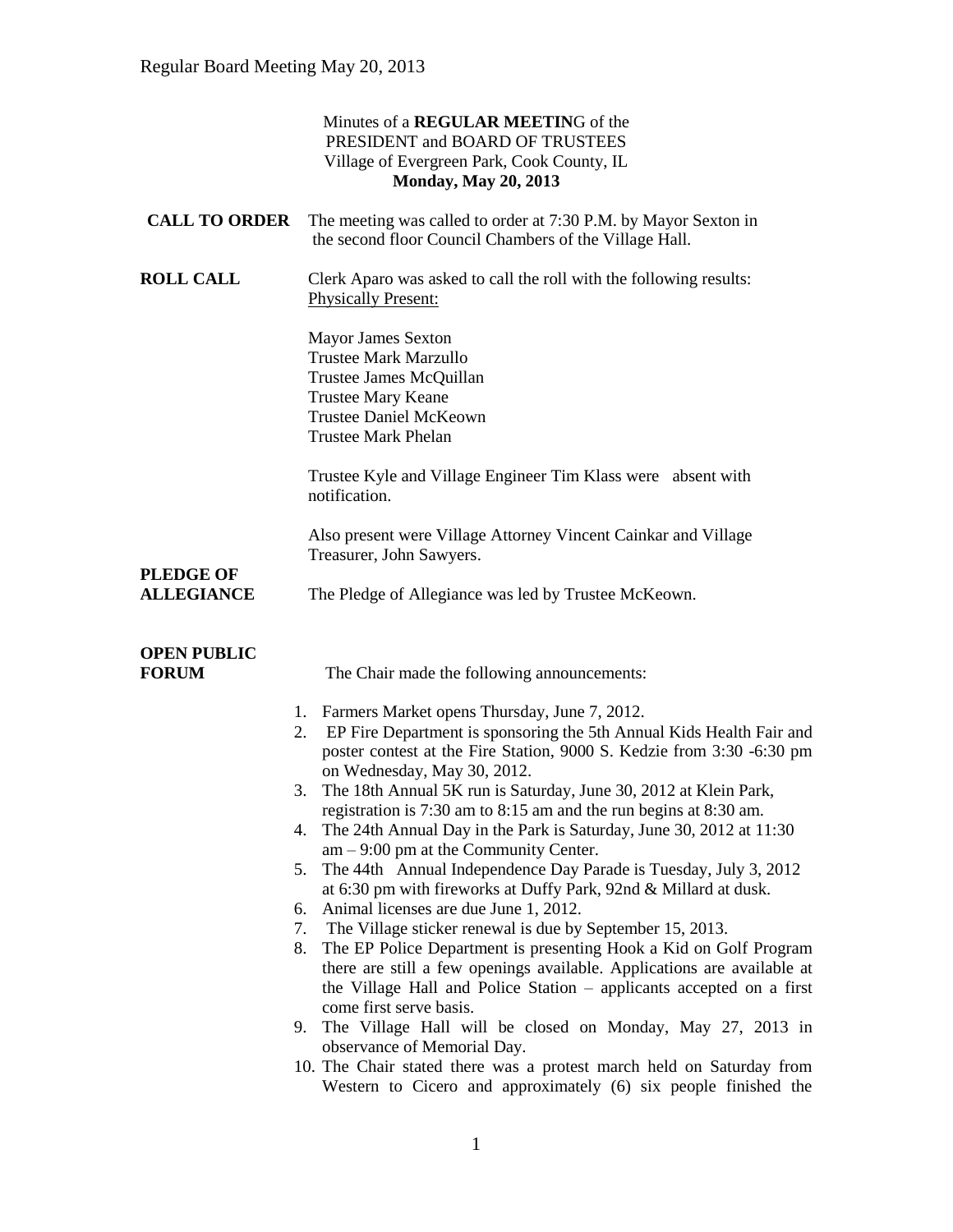March. The Chair thanked Police Chief Saunders and all those involved to assure a safe, peaceful protest.

- 11. Mr. Glenn Pniewski, 9140 S. St. Louis, commended the Police Dept. and all the first responders who worked the march.
- 12. Trustee Phelan commended St. Dept. Foreman, Gavin Yeaman for his dedication to the Community Garden cultivating raised beds with yields to be donated to the Food Pantry.

#### **OPEN PUBLIC AUDIENCE** NONE.

## **REGULAR**

**AGENDA Motion by Trustee Phelan second by Trustee Marzullo** to waive the reading of the minutes of the May 6, 2013 Regular Board Meeting of the President and Board of Trustees as presented and passed by unanimous voice vote and so ordered by the Chair.

### **RESOLUTION**

**NO. 14-2013** Motion by Trustee McQuillan second by Trustee McKeown, to approve Resolution NO. 14-2013 with expenditures of the General Corporate Fund of \$ 250,088.22 and the Sewer and Water Fund in the amount of  $$ 192,752.07$  and the 95<sup>th</sup> Street TIF Fund, \$18,061.50 and the Capital Improvement Fund, \$ 87,089.41 and the Street Bond Fund \$1,500.00 for a total of \$ 549,491.20. Upon roll call, voting YES: Trustees Marzullo, McQuillan, Keane, McKeown and Phelan; voting NO: NONE. The motion was passed and so ordered by the Chair. The motion passed by unanimous voice vote and was so ordered by the Chair.

#### **VILLAGE TREASURER'S**

**REPORT** Motion by Trustee Phelan second by Trustee Keane to approve the Village Treasurer's report for April 2013 for information and file in the amount of \$ 5,502,749.73 in the General Fund; \$ 2,999,655.26 in the Sewer and Water Fund. The motion passed by unanimous voice vote and was so ordered by the Chair.

## **BUSINESS**

**CERTIFICATES** Motion by Trustee Marzullo second by Trustee Keane to approve the license for **PURE INDOOR CYCLING** to conduct an indoor cycling/spinning studio located at  $3354 \text{ W}$ .  $95^{\text{th}}$  Street. Trustee Phelan questioned if the parking was reviewed the Chair answered it has been reviewed. Upon roll call, voting YES: Trustees McQuillan, Keane, McKeown, Phelan and Marzullo, voting NO: NONE. The motion was passed and so ordered by the Chair.

> Motion by Trustee Marzullo second by Trustee Phelan to approve the license for **BIG GUY PROMOTIONS/DBA A- 1 PRINTING** to conduct retail sales of merchandise located at  $2946 \text{ W}$ .  $95^{\text{th}}$  Street. Upon roll call, voting YES: Trustees Keane, McKeown, Phelan, Marzullo, and McQuillan; voting NO: NONE. The motion was passed and so ordered by the Chair.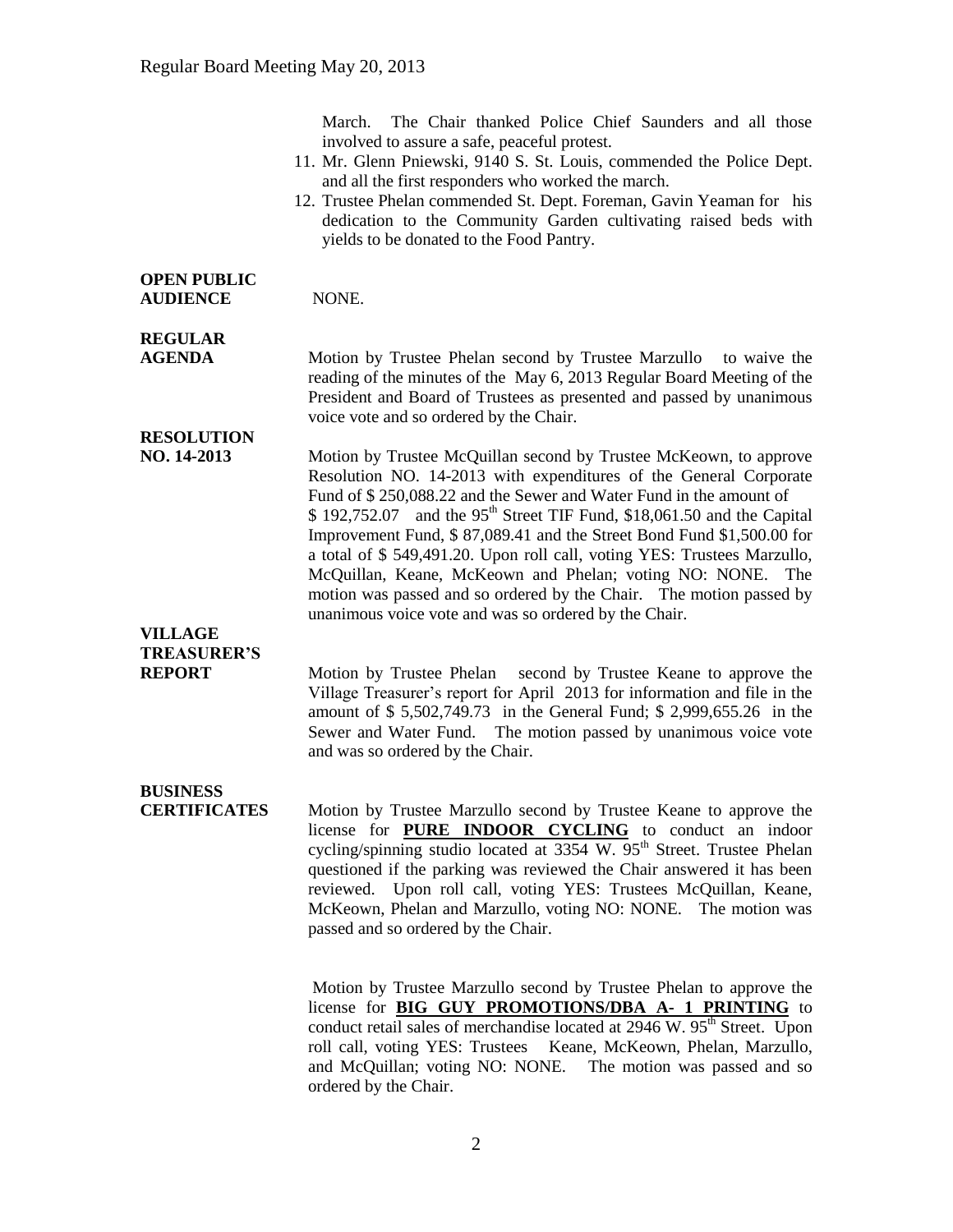The Chair noted a change in the corporate name for the Citgo Gas station located at 3601 W. 95<sup>TH</sup> Street. – NO BOARD ACTION REQUIRED. INFORMATION ONLY.

Trustee Marzullo questioned the status of the gas station at 91<sup>st</sup> & Kedzie. The Chair responded it is currently out of business.

## **SCAVENGER**

**LICENSE** Motion by Trustee Marzullo second by Trustee McQuillan to approve the Scavenger License for **HOMEWOOD DISPOSAL a** brief discussion took place regarding the intention of the current ordinance and the number of licenses allowed for scavenger services. These companies drop off dumpsters and pick up commercial refuse. The Chair directed the attorney to revise the current ordinance and prepare a new ordinance with a limit of (12) companies. Upon roll call, voting YES to approve the scavenger license for Homewood Disposal: Trustees McKeown, Phelan, Marzullo, McQuillan, and Keane; voting NO: NONE. The motion was passed and so ordered by the Chair.

#### **ORDINANCE**

**NO. 9-2013** Motion by Trustee Marzullo second by Trustee McKeown to **table ORDINANCE NO. 9-2013** until the attorney can revise portions of the ordinance for clarification. Mr. Steve Maher, Palos Park, spoke on behalf of himself and his wife who are in the process of purchasing a single family home for rehab. He stated the \$10,000 cash bond required for non-owner occupied residence is prohibitive and may keep people from investing and rehabbing vacant homes.

> Foreclosures, LLC's, property maintenance, property values and rental properties were discussed. Mrs. Kathy Maher stated while the ordinance intention may be good; it has unintended negative consequences for the single private investor. The attorney suggested changing the verbiage of the ordinance from two years to thirty days for bond refunds. The Chair noted due to the eloquent explanation of the Maher's position and the need to review aspects of the ordinance he asked the Board to table the ordinance for further review. Upon roll call voting YES: Trustees Phelan, Marzullo, Keane and McKeown; voting NO: Trustee McQuillan. The motion to table was passed and so ordered by the Chair.

#### **ORDINANCE**

**NO. 10-2013** Motion by Trustee Phelan second by Trustee McKeown to approve **ORDINANCE NO. 10-2013, "AN ORDINANCE AMENDING SECTION 21-18, PARADES AN OPEN AIR MEETINGS; PERMIT REQUIRED, OF CHAPTER 21, STREETS AND SIDEWALKS, OF THE EVERGREEN PARK MUNICIPAL CODE."** Upon roll call voting YES: Trustees McQuillan, Keane, McKeown, Phelan and Marzullo; voting NO: NONE. The motion was passed and so ordered by the Chair.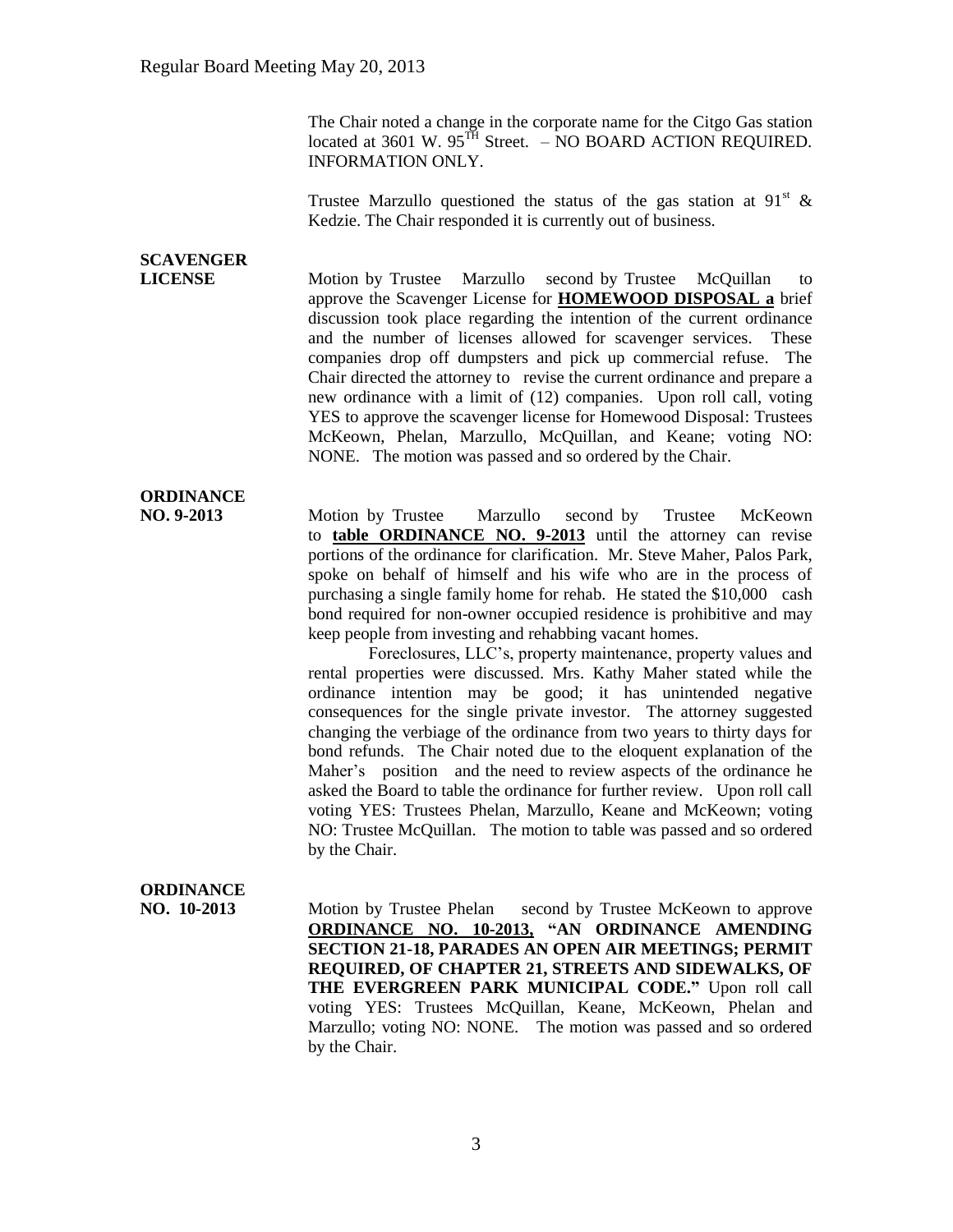| FIRE DEPT.<br><b>REVISED</b>   |                                                                                                                                                                                                                                                                                                                                                                                                                                                                                                                                                                                                                                                       |
|--------------------------------|-------------------------------------------------------------------------------------------------------------------------------------------------------------------------------------------------------------------------------------------------------------------------------------------------------------------------------------------------------------------------------------------------------------------------------------------------------------------------------------------------------------------------------------------------------------------------------------------------------------------------------------------------------|
| <b>RATING</b>                  | Fire Chief Ron Kleinhaus explained the revision in the results of the<br>Public Protection Classification Survey conducted by (ISO) Insurance<br>Services Offices. An error in the ISO calculations was corrected and the<br>Village now has a Public Protection Class 2 rating from ISO not a Class<br>3 as previously designated in 1984. He added of the 2000 communities<br>surveyed state wide; only 56 have the class 2 rating including Evergreen<br>Park. It was suggested residents contact their insurance companies for<br>possible qualified rate reductions in homeowner's insurance.<br>NO.<br>BOARD ACTION REQUIRED. INFORMATION ONLY. |
| <b>VEHICLE</b>                 |                                                                                                                                                                                                                                                                                                                                                                                                                                                                                                                                                                                                                                                       |
| <b>PURCHASE</b><br><b>SALE</b> |                                                                                                                                                                                                                                                                                                                                                                                                                                                                                                                                                                                                                                                       |
| <b>MHR</b>                     | Motion by Trustee Phelan second by Trustee Marzullo<br>to approve<br>PW Director Lorenz's request to sell a 2007 Dodge Charger (on line)<br>with 68,000 miles on and purchase a 2013 Chevy Tahoe for P W<br>Director at a cost of \$31,146.00 through State Purchase. Upon roll call<br>voting YES: Trustees Keane, McKeown, Phelan, Marzullo and<br>McQuillan; voting NO: NONE. The motion was passed and so ordered<br>by the Chair.                                                                                                                                                                                                                |
| <b>RAIDER RUN</b>              | Motion by Trustee McQuillan second by Trustee Keane to approve the                                                                                                                                                                                                                                                                                                                                                                                                                                                                                                                                                                                    |
|                                | request from Most Holy Redeemer for the annual Raider Run on<br>Thursday, September 12, 2013. Upon roll call voting YES: Trustees<br>McKeown, Phelan, Marzullo, McQuillan and Keane; voting NO: NONE.<br>The motion was passed and so ordered by the Chair.                                                                                                                                                                                                                                                                                                                                                                                           |
| <b>MHR</b><br><b>CARNIVAL</b>  |                                                                                                                                                                                                                                                                                                                                                                                                                                                                                                                                                                                                                                                       |
|                                | Motion by Trustee Phelan second by Trustee Keane to approve the<br>request from Most Holy Redeemer to host their<br>Spring Carnival on<br>Wednesday, June 12 through Sunday, June 16, 2013 and a liquor license<br>for this event. Upon roll call voting YES: Trustees Phelan, Marzullo,<br>McQuillan, Keane and McKeown; voting NO: NONE. The Motion was<br>passed and so ordered by the Chair.                                                                                                                                                                                                                                                      |
| DR. POWELL                     |                                                                                                                                                                                                                                                                                                                                                                                                                                                                                                                                                                                                                                                       |
| <b>REQUEST</b>                 | Motion by Trustee Keane second by Trustee Marzullo to approve the<br>request from Dr. Thomas Powell to block off the alleyway behind 3860<br>W. 95 <sup>th</sup> Street on Wednesday, July 3, 2013 between 4:00 and 11:00 p.m.<br>Independence Day Parade. Upon roll call voting YES:<br>for the Annual<br>Trustees Marzullo, McQuillan, Keane, McKeown and Phelan; voting<br>NO: NONE. The Motion was passed and so ordered by the Chair.                                                                                                                                                                                                            |
| <b>BOYS CLUB</b>               |                                                                                                                                                                                                                                                                                                                                                                                                                                                                                                                                                                                                                                                       |
| <b>PARADE</b>                  | Motion by Trustee Phelan second by Trustee McKeown to approve the<br>request for a delayed opening day walking parade for the EP Boys Club.<br>The parade will walk from Pete's parking lot $(95th \&$ Lawndale) to Duffy<br>Park on June 8, 2013 at 8:30 am. The original parade was cancelled due<br>to inclement weather. Upon roll call voting YES: Trustees McQuillan,<br>Keane, McKeown, Phelan and Marzullo; voting NO: NONE.<br>The<br>motion was passed and so ordered by the Chair.                                                                                                                                                         |

**ENGINEER'S**